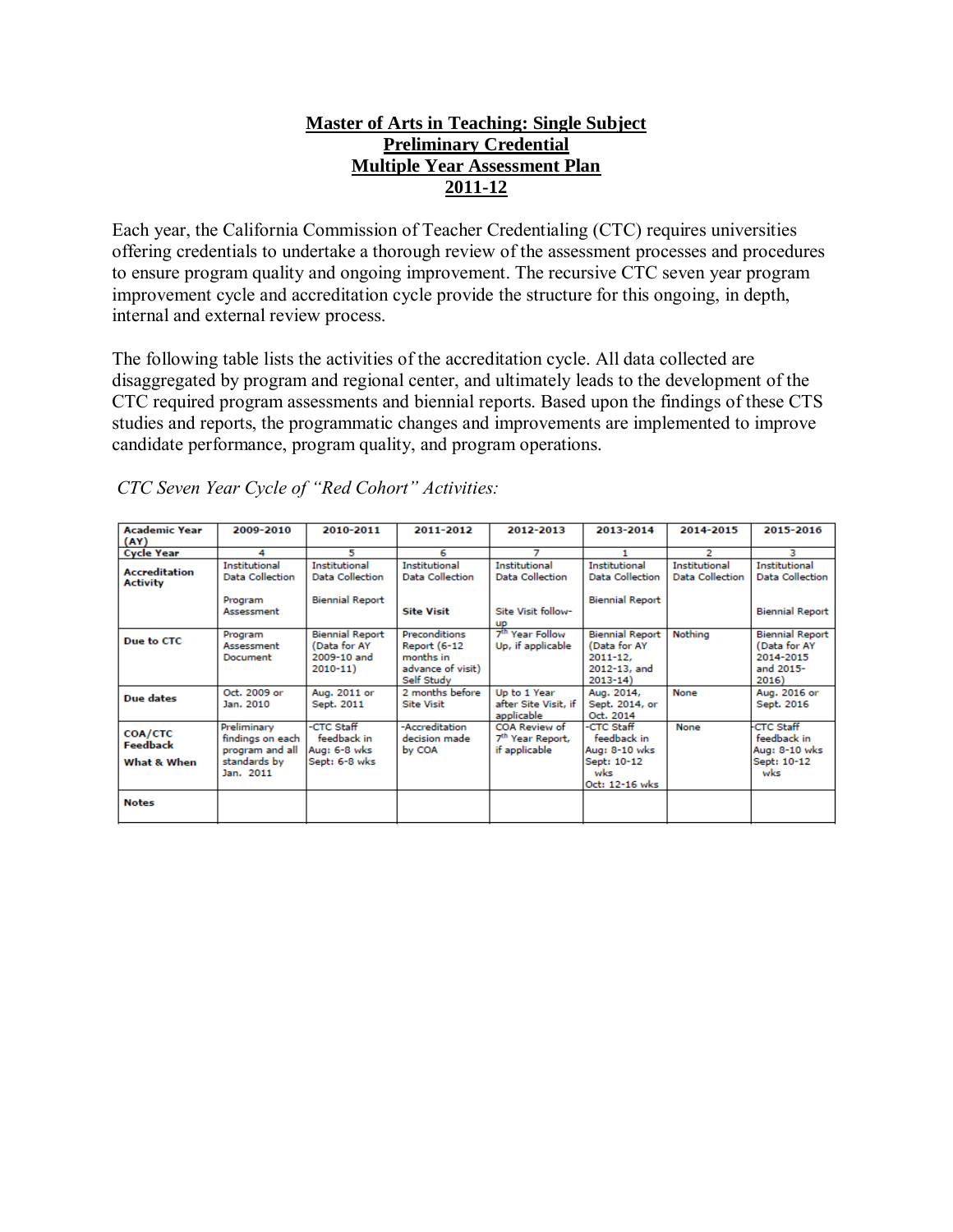### *CTC Accreditation Cycle*



### **Methods of Assessment and Criteria for Success**

Currently, assessment data is collected through internal and external sources. Focus groups representing staff, faculty, clinical supervisors, and advisory councils have worked together to discern a set of balanced assessment measures. They are listed below. All candidates are expected to be at the "proficient level of performance with a score of "3" or above in each rubric criteria. The assessments are listed below.

#### *1. California Teacher Performance Assessments*

The [California Teaching Performance Assessment \(CalTPA\)](https://portal.pointloma.edu/web/education/home/-/wiki/Main/Glossary) is an [assessment](https://portal.pointloma.edu/web/education/home/-/wiki/Main/Glossary) of an initial candidate's ability to demonstrate competency of the [Teaching Performance](https://portal.pointloma.edu/web/education/home/-/wiki/Main/TPES)  [Expectations \(TPEs\).](https://portal.pointloma.edu/web/education/home/-/wiki/Main/TPES) CalTPA is required of Multiple Subject and Single Subject candidates. However, the unit has also required TPA's of the Special Education candidates. The CalTPA provides a series of four performance tasks that candidates complete during their professional preparation program. The results of the candidates' knowledge and performance during the various tasks of the CalTPA can help provide formative assessment information to candidates for improving the quality of their teaching, and assists candidates to focus on those aspects of teaching in which they may need further development or support. The CalTPA must be successfully completed as one of the requirements for earning a California preliminary teaching credential from any institution in California.

### *2. Coursework Assessments (2008)*

Using TaskStream as the primary data storage system, the program collects key assessments known as signature assignments to gauge candidates' progress throughout their course of study and ensure CTC program standards are met. Each signature assignment is evaluated using a supporting rubric. Annually, (end of each academic year), collected data is disaggregated by regional center and analyzed with results informing areas for program improvement. Rubrics may be found in the appendix.

**Signature Assignment: In EDU600, Foundations of Education and Learning**   $\bullet$ **Theory, candidates are provided an overview of the laws sand principles regarding the roles and functions of education as well as an overview of the major concepts,**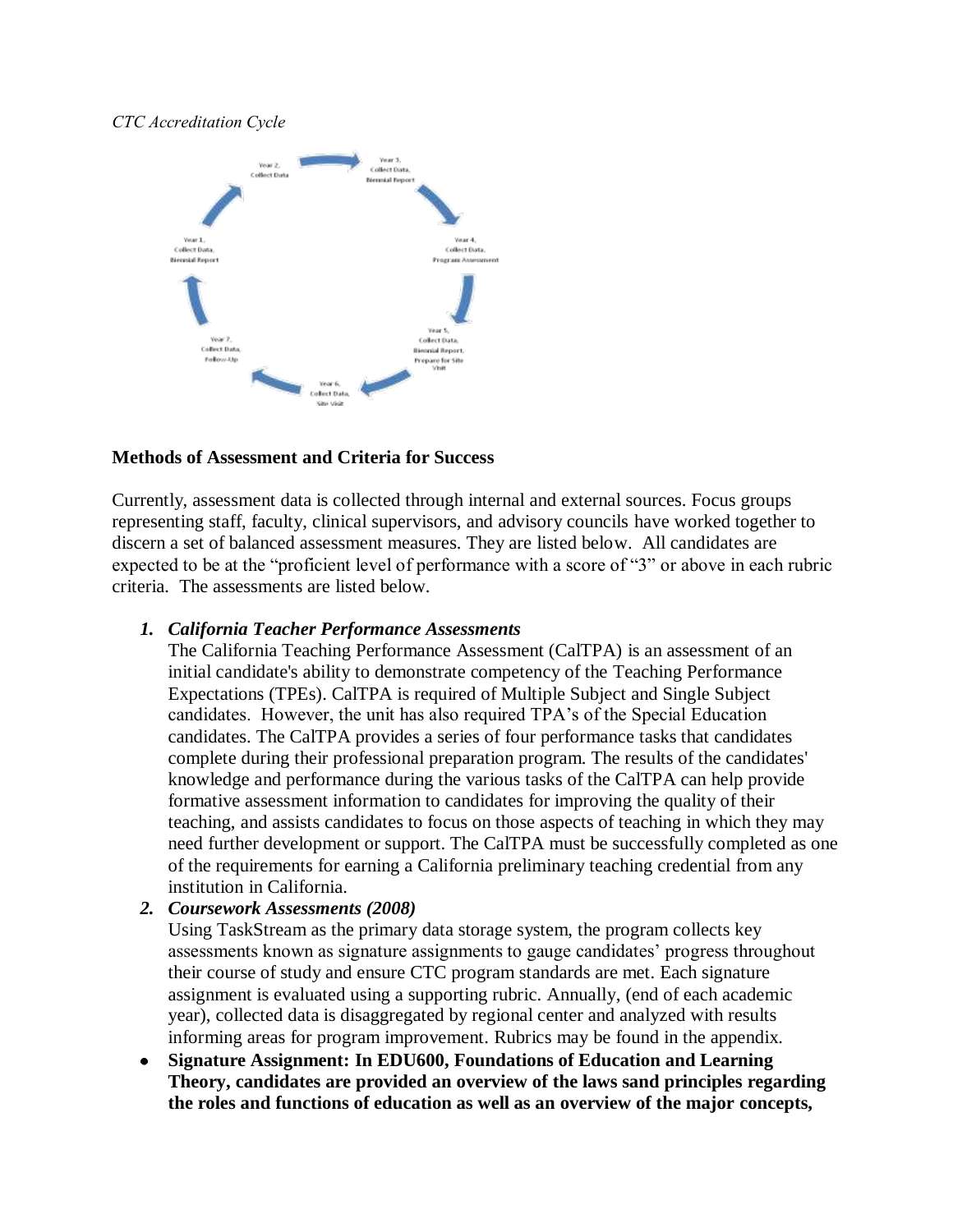**theories, and research related to the cognitive, linguistic, social, emotional and physical development of children and adolescents. Effective instructional s**trategies that ensure active and equitable participation of all learners, as well as modifications for diverse learners with exceptionalities, are observed through fieldwork experience.

**Signature Assignment:** In EDU620/620F, Literacy Instruction for Secondary Teachers, single subject candidates demonstrate an understanding of how to incorporate the California Reading Language Arts Content Standards for grades 7-12 and the English Language Development Standards into the candidate's content area and an understanding of the principles of effective vocabulary development, content-specific comprehension strategies, literacy development, writing skills, and higher order thinking skills through a case study and skill strategy presentation .

### *3. Dispositions Assessments (2010)*

Dispositions of candidates in the Single Subject MAT Program are assessed throughout their program of study in a series of phases with the opportunities for a struggling candidate to be provided coaching through an Improvement Plan:

PHASE I

1. The "introductory course" introduces and defines the 8 dispositions with their class (EDU 600 – Foundations of Education and Learning Theory).

2. Students self-assess on weeks 1 and 8.

3. Professor of "introductory course" assesses every student at end of course.

\*If the professor or candidate has a dispositional concern at this point, it is noted in the candidate's file but no recommendation for an Improvement Plan is made due to the lack of significant data.

# PHASE II

4. Professors of every subsequent course continue to teach and refer to the dispositions, especially applying them to the course content. (EVERY COURSE)

5. In each of the following courses, candidates self assess at the END of the course: EDU 612, EDU 621, EDU 654. Professor confirms or gives evidence of why they cannot confirm the ratings in any category.

6. Student receives data of ratings so far during Advancement Interview (Advancement Interview Scheduler to provide to interviewers.)

\*At any point in this phase a candidate could be recommended to the Improvement Plan process.

# PHASE III

7. Final disposition ratings include practitioners in the field at the end of the MAT program during Clinical Practice I and II. Candidates, Seminar instructors, Supervising Faculty and Cooperating Teachers (or equivalent by program) all submit separate disposition ratings.

8. Candidates submit first to the Seminar instructor, and after inputting their own ratings, releases it back for a second score from the Supervising Faculty.

9. Cooperating Teachers give their dispositional ratings on paper.

\*At any point in this phase a candidate could be recommended to the Improvement Plan process.

# REFFERRAL TO THE IMPROVEMENT PLAN PROCESS

During Phase II or III of the disposition assessment process a candidate, a professor or a professional who works with the candidate can recommend the candidate participate in the